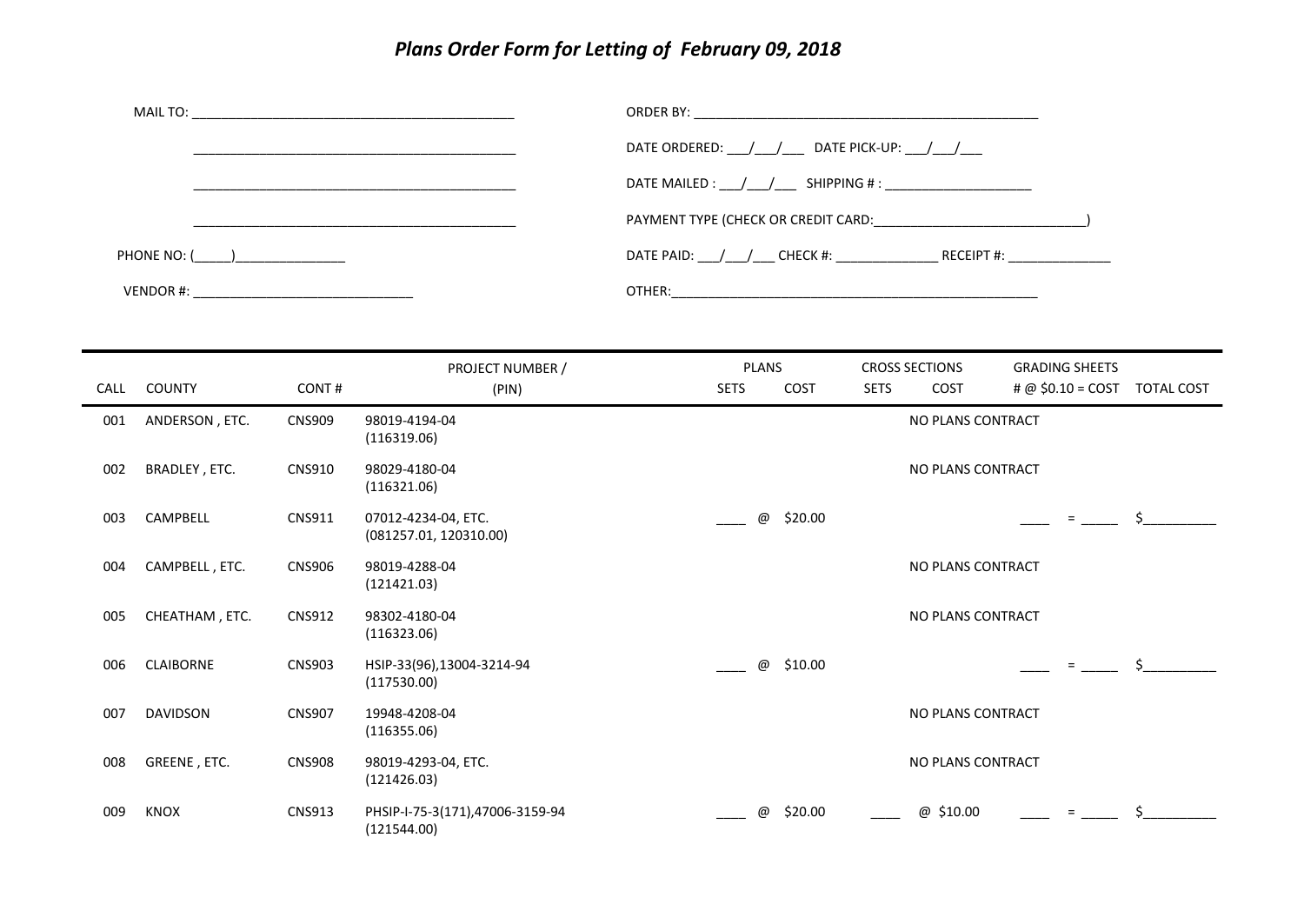|      |                   |               | PROJECT NUMBER /                                             | PLANS                    | <b>CROSS SECTIONS</b> | <b>GRADING SHEETS</b>           |  |
|------|-------------------|---------------|--------------------------------------------------------------|--------------------------|-----------------------|---------------------------------|--|
| CALL | <b>COUNTY</b>     | CONT#         | (PIN)                                                        | <b>SETS</b><br>COST      | <b>SETS</b><br>COST   | $\# @$ \$0.10 = COST TOTAL COST |  |
| 010  | <b>MARION</b>     | <b>CNS914</b> | NH-I-24-2(165),58100-8180-44<br>(125783.00)                  | @ \$10.00                |                       | \$<br>$=$                       |  |
| 011  | <b>ROANE</b>      | <b>CNS915</b> | HSIP-I-40-6(162),73100-3119-94<br>(120810.00)                | \$40.00<br>$^\copyright$ | @ \$10.00             | \$<br>$\equiv$                  |  |
| 012  | <b>TIPTON</b>     | <b>CNS902</b> | PHSIP-3(130),84102-3211-94<br>(120080.00)                    | @<br>\$20.00             | $\ast$                |                                 |  |
| 013  | <b>TIPTON</b>     | <b>CNS901</b> | STP/HSIP-178(11),84012-8211-14, ETC.<br>(123936.00)          | \$10.00<br>@             |                       | Ś.<br>$=$                       |  |
| 014  | <b>WASHINGTON</b> | CNS916        | HSIP-36(61),90006-3219-94<br>(121477.00)                     | $^\copyright$<br>\$10.00 |                       | \$<br>$=$                       |  |
| 015  | <b>WHITE</b>      | <b>CNS904</b> | HSIP-26(59),93002-3215-94<br>(118546.00)                     | \$10.00<br>@             |                       | \$<br>$\equiv$                  |  |
| 016  | ANDERSON, ETC.    | <b>CNS070</b> | 98019-4198-04, ETC.<br>(116882.06, 118302.05)                |                          | NO PLANS CONTRACT     |                                 |  |
| 017  | ANDERSON, ETC.    | <b>CNS083</b> | 98100-4101-04<br>(116881.06)                                 |                          | NO PLANS CONTRACT     |                                 |  |
| 018  | ANDERSON, ETC.    | CNS071        | 98100-4102-04<br>(117229.05)                                 |                          | NO PLANS CONTRACT     |                                 |  |
| 019  | ANDERSON, ETC.    | <b>CNS068</b> | NH/HSIP-62(46),01008-3233-94, ETC.<br>(126035.00, 126036.00) | @<br>\$20.00             |                       |                                 |  |
| 020  | <b>BEDFORD</b>    | <b>CNS046</b> | STP-16(57),02004-8217-14<br>(126203.00)                      | \$10.00<br>@             |                       | \$<br>$\equiv$                  |  |
| 021  | BEDFORD, ETC.     | <b>CNS054</b> | 98302-4188-04, ETC.<br>(116886.06, 118304.05)                |                          | NO PLANS CONTRACT     |                                 |  |
| 022  | BEDFORD, ETC.     | <b>CNS055</b> | 98302-4191-04<br>(117232.05)                                 |                          | NO PLANS CONTRACT     |                                 |  |
| 023  | BEDFORD, ETC.     | <b>CNS053</b> | 98302-4190-04<br>(118308.05)                                 |                          | NO PLANS CONTRACT     |                                 |  |
| 024  | <b>BENTON</b>     | <b>CNS026</b> | NH/HSIP-69(95),03004-8230-14, ETC.<br>(123893.00)            | \$10.00<br>@             |                       | \$<br>$=$ $-$                   |  |
| 025  | BENTON, ETC.      | CNS031        | 98049-4178-04, ETC.<br>(116889.06, 118305.05)                |                          | NO PLANS CONTRACT     |                                 |  |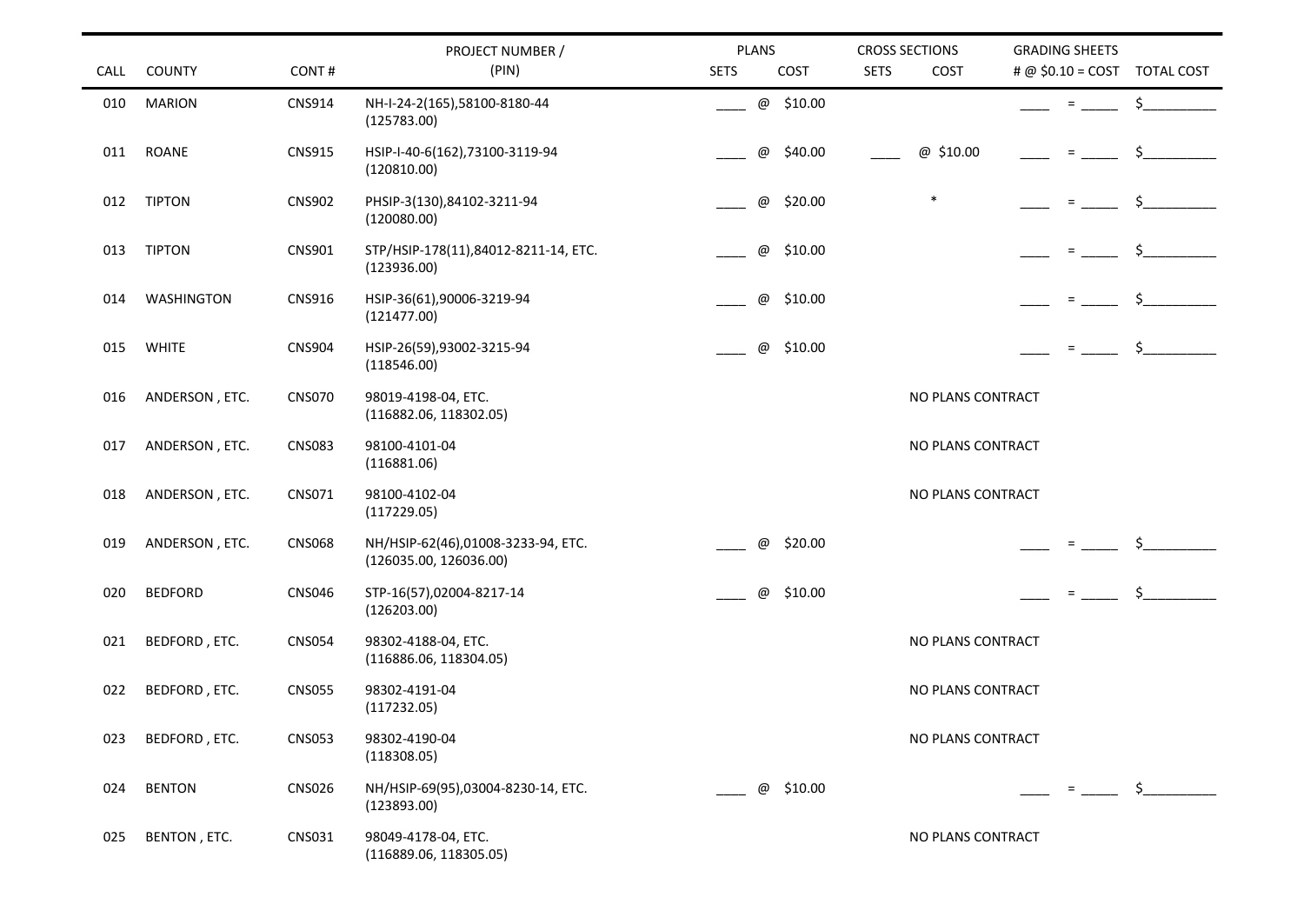|             |                  |               | PROJECT NUMBER /                                                          | <b>PLANS</b>                         | <b>CROSS SECTIONS</b> | <b>GRADING SHEETS</b>                           |
|-------------|------------------|---------------|---------------------------------------------------------------------------|--------------------------------------|-----------------------|-------------------------------------------------|
| <b>CALL</b> | <b>COUNTY</b>    | CONT#         | (PIN)                                                                     | <b>SETS</b><br>COST                  | <b>SETS</b><br>COST   | $\# @$ \$0.10 = COST TOTAL COST                 |
| 026         | <b>BLEDSOE</b>   | <b>CNS016</b> | STP/HSIP-30(79),04002-8218-14, ETC.<br>(126117.00)                        | @ \$10.00                            |                       | \$<br>$=$                                       |
| 027         | BLEDSOE, ETC.    | <b>CNS023</b> | STP-REG2(196),98029-8279-14<br>(126111.00)                                | \$10.00<br>@                         |                       | $\frac{1}{2}$<br>$=$                            |
| 028         | BLEDSOE, ETC.    | <b>CNS090</b> | 98029-4181-04, ETC.<br>(116884.06, 118303.05)                             |                                      | NO PLANS CONTRACT     |                                                 |
| 029         | BLEDSOE, ETC.    | CNS091        | 98029-4183-04<br>(118307.05)                                              |                                      | NO PLANS CONTRACT     |                                                 |
| 030         | BLEDSOE, ETC.    | <b>CNS017</b> | STP/HSIP-284(14),04030-8209-14, ETC.<br>(126119.00, 126120.00, 126121.00) | \$10.00<br>@                         |                       | $\sharp$ and $\sharp$<br><b>Experience</b>      |
| 031         | <b>BRADLEY</b>   | <b>CNS052</b> | HSIP-308(7),06017-3210-94<br>(121615.00)                                  |                                      | NO PLANS CONTRACT     |                                                 |
| 032         | BRADLEY, ETC.    | <b>CNS092</b> | 98029-4184-04<br>(117230.05)                                              |                                      | NO PLANS CONTRACT     |                                                 |
| 033         | CARTER, ETC.     | <b>CNS078</b> | NH-67(34),10006-8252-14, ETC.<br>(126038.00, 126039.00)                   | \$10.00<br>@                         |                       | $\sharp$ and $\sharp$<br><b>E</b> and the state |
| 034         | CHEATHAM, ETC.   | <b>CNS062</b> | 98302-4281-04<br>(126187.00)                                              |                                      | NO PLANS CONTRACT     |                                                 |
| 035         | <b>CHESTER</b>   | <b>CNS027</b> | STP/HSIP-200(39),12010-8227-14, ETC.<br>(123918.00)                       | \$10.00<br>$^\text{\textregistered}$ |                       | $\zeta$<br>$\equiv 1.00000$                     |
| 036         | CHESTER, ETC.    | <b>CNS029</b> | 98049-4180-04<br>(116888.06)                                              |                                      | NO PLANS CONTRACT     |                                                 |
| 037         | CHESTER, ETC.    | <b>CNS030</b> | 98049-4181-04<br>(117233.05)                                              |                                      | NO PLANS CONTRACT     |                                                 |
| 038         | <b>CLAIBORNE</b> | <b>CNS072</b> | NH/HSIP-32(89),13002-8271-14, ETC.<br>(126051.00)                         | \$10.00<br>@                         |                       | $\zeta$<br>$\equiv$ 100 $^{\circ}$              |
| 039         | <b>CLAIBORNE</b> | <b>CNS073</b> | NH/HSIP-63(63),13005-8233-14, ETC.<br>(126037.00)                         | \$10.00<br>@                         |                       |                                                 |
| 040         | CUMBERLAND       | <b>CNS018</b> | NH-28(66),18008-8228-14, ETC.<br>(126112.00, 126113.00)                   | \$10.00<br>@                         |                       |                                                 |
| 041         | CUMBERLAND, ETC. | <b>CNS019</b> | STP-68(51),18009-8230-14, ETC.<br>(126115.00, 126116.00)                  | \$10.00<br>@                         |                       | $\zeta$                                         |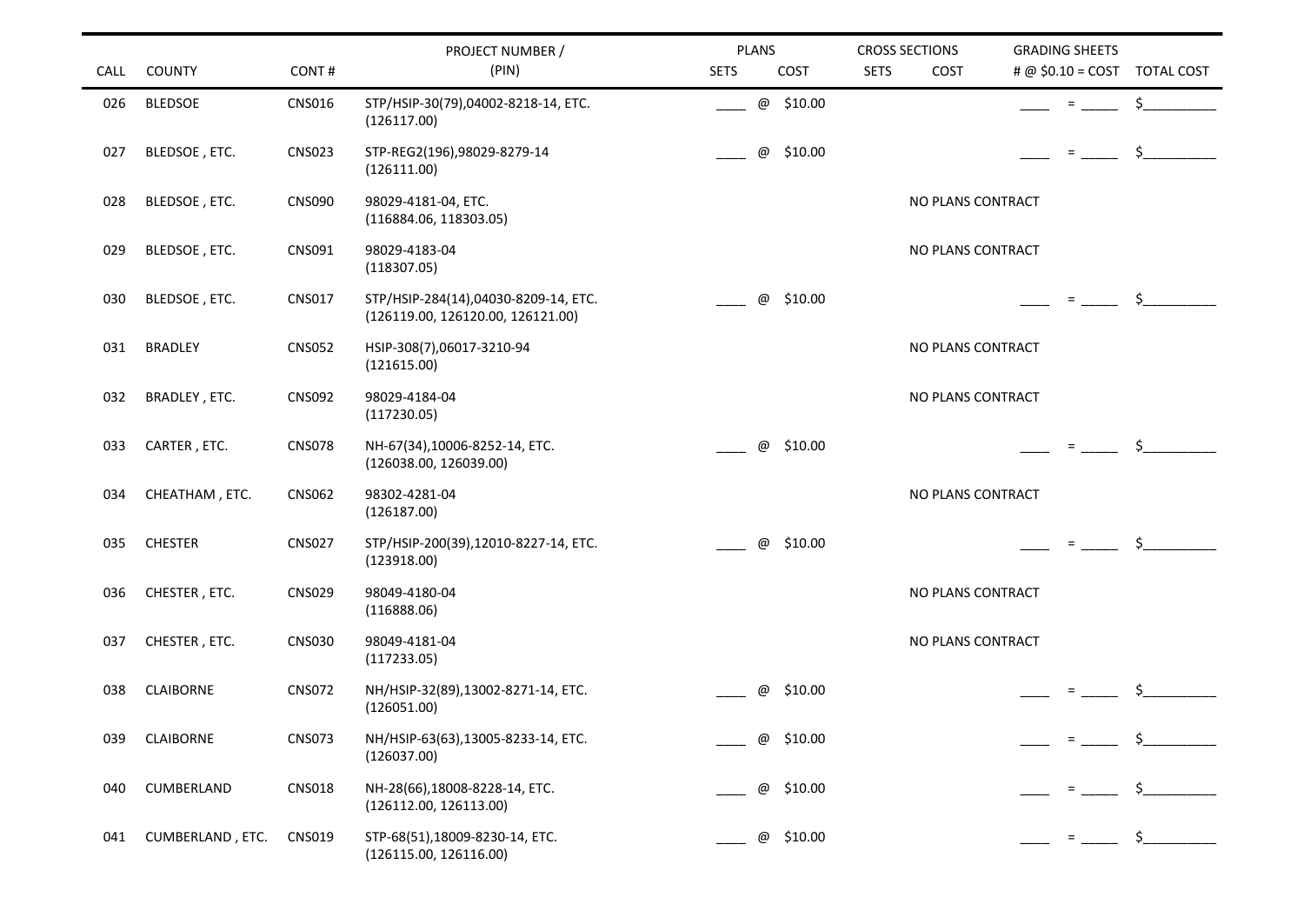|             |                 |               | PROJECT NUMBER /                                                     | <b>PLANS</b>             | <b>CROSS SECTIONS</b> | <b>GRADING SHEETS</b>                   |
|-------------|-----------------|---------------|----------------------------------------------------------------------|--------------------------|-----------------------|-----------------------------------------|
| <b>CALL</b> | <b>COUNTY</b>   | CONT#         | (PIN)                                                                | <b>SETS</b><br>COST      | <b>SETS</b><br>COST   | # @ $$0.10 = COST$<br><b>TOTAL COST</b> |
| 042         | DAVIDSON        | <b>CNS036</b> | NH/HSIP-254(10),19057-8224-14, ETC.<br>(126207.00)                   | \$10.00<br>@             |                       | S                                       |
| 043         | DAVIDSON, ETC.  | CNS041        | NH/HSIP-386(22),19180-3217-94, ETC.<br>(126197.00, 126198.00)        | \$10.00<br>$^\copyright$ |                       | \$                                      |
| 044         | DECATUR, ETC.   | <b>CNS014</b> | 98049-4275-04<br>(126300.00)                                         |                          | NO PLANS CONTRACT     |                                         |
| 045         | <b>DEKALB</b>   | <b>CNS024</b> | STP/HSIP-83(11),21021-8204-14, ETC.<br>(126125.00)                   | \$20.00<br>$^\copyright$ |                       | Ŝ.                                      |
| 046         | <b>DYER</b>     | <b>CNS081</b> | 23083-4221-04<br>(120408.00)                                         | \$20.00<br>$^\copyright$ |                       | \$.                                     |
| 047         | GILES           | <b>CNS039</b> | STP/HSIP-11(95),28005-8216-14, ETC.<br>(126212.00)                   | $^\copyright$<br>\$10.00 |                       | \$.                                     |
| 048         | GREENE          | <b>CNS066</b> | HSIP-70(23),30006-3228-94, ETC.<br>(126052.00, 126053.00, 126479.00) | \$10.00<br>@             |                       |                                         |
| 049         | GREENE          | <b>CNS077</b> | NH-34(113),30003-8242-14, ETC.<br>(126033.00)                        | \$10.00<br>$^\copyright$ |                       | \$<br>$=$                               |
| 050         | <b>GRUNDY</b>   | <b>CNS079</b> | STP-56(84),31005-8275-14<br>(126130.00)                              | \$10.00<br>$^\copyright$ |                       | \$.                                     |
| 051         | <b>HAMILTON</b> | <b>CNS020</b> | NH/HSIP-111(101),33156-8219-14, ETC.<br>(124904.00)                  | \$10.00<br>@             |                       | \$                                      |
| 052         | <b>HAMILTON</b> | <b>CNS025</b> | R-HSIP-58(47),33040-3209-94<br>(121476.00)                           | \$20.00<br>$^\copyright$ | $\ast$                | \$                                      |
| 053         | HARDEMAN        | <b>CNS063</b> | HSIP-57(70),35005-3250-94, ETC.<br>(123925.00)                       | \$10.00<br>@             |                       | \$                                      |
| 054         | HARDEMAN        | <b>CNS076</b> | STP-SIP/H-100(62),35007-3221-94<br>(118443.00)                       | \$40.00<br>$^\copyright$ | @ \$10.00             | $\equiv$                                |
| 055         | HENDERSON       | <b>CNS069</b> | HSIP-104(38), 39010-3225-94, ETC.<br>(123923.00)                     | \$10.00<br>@             |                       |                                         |
| 056         | <b>HICKMAN</b>  | <b>CNS042</b> | STP/HSIP-50(61),41008-8228-14, ETC.<br>(126211.00)                   | \$10.00<br>@             |                       |                                         |
| 057         | <b>HOUSTON</b>  | <b>CNS043</b> | STP/HSIP-147(4),42004-8222-14, ETC.<br>(126208.00)                   | \$10.00<br>@             |                       | $\zeta$ and $\zeta$                     |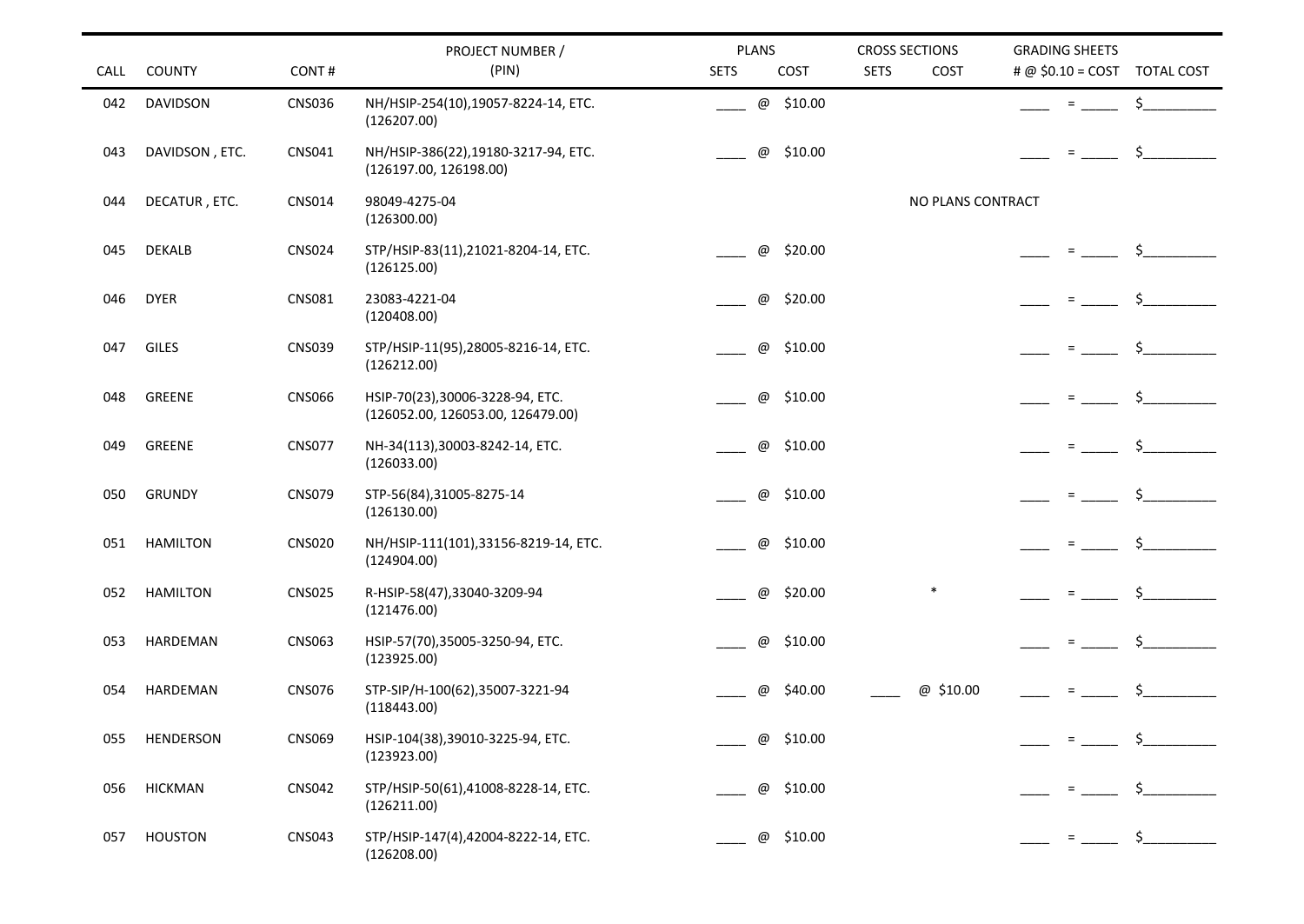| CALL | <b>COUNTY</b>     | CONT#         | PROJECT NUMBER /<br>(PIN)                                                 | PLANS<br><b>SETS</b><br>COST | <b>CROSS SECTIONS</b><br><b>SETS</b><br>COST | <b>GRADING SHEETS</b><br># @ $$0.10 = COST$<br><b>TOTAL COST</b> |
|------|-------------------|---------------|---------------------------------------------------------------------------|------------------------------|----------------------------------------------|------------------------------------------------------------------|
| 058  | HUMPHREYS         | <b>CNS032</b> | 43951-3507-04<br>(084964.02)                                              | \$40.00<br>@                 | $\ast$                                       | \$<br>$=$                                                        |
| 059  | <b>JEFFERSON</b>  | <b>CNS048</b> | 45003-4131-04<br>(123254.00)                                              | \$20.00<br>@                 |                                              | \$<br>$=$                                                        |
| 060  | LOUDON, ETC.      | <b>CNS065</b> | HSIP-323(22),53080-3205-94, ETC.<br>(126497.00, 126498.00, 126500.00)     | \$10.00<br>@                 |                                              | Ŝ.                                                               |
| 061  | MARSHALL          | <b>CNS037</b> | STP/HSIP-11(94),59002-8216-14, ETC.<br>(126209.00)                        | @<br>\$10.00                 |                                              | \$                                                               |
| 062  | <b>MAURY</b>      | <b>CNS033</b> | NH/HSIP-7(35),60103-8202-14, ETC.<br>(126205.00)                          | \$10.00<br>@                 |                                              |                                                                  |
| 063  | <b>MAURY</b>      | <b>CNS028</b> | 60023-4211-04<br>(124605.01)                                              | @<br>\$10.00                 |                                              |                                                                  |
| 064  | <b>MCMINN</b>     | <b>CNS056</b> | NH-I-75-1(147),54001-8186-44<br>(126366.00)                               | \$10.00<br>@                 |                                              |                                                                  |
| 065  | <b>MONROE</b>     | <b>CNS049</b> | 62001-4114-04<br>(121401.00)                                              | \$20.00<br>@                 |                                              | \$.                                                              |
| 066  | <b>MONTGOMERY</b> | <b>CNS040</b> | NH/HSIP-76(105),63018-8217-14, ETC.<br>(126202.00)                        | @<br>\$10.00                 |                                              | \$.                                                              |
| 067  | MORGAN, ETC.      | <b>CNS075</b> | STP/HSIP-328(10),65002-8205-14, ETC.<br>(126056.00, 126057.00, 126061.00) | @<br>\$20.00                 |                                              |                                                                  |
| 068  | <b>OBION</b>      | <b>CNS082</b> | HSIP-5(109),66008-3236-94, ETC.<br>(126301.00, 126303.00, 126336.00)      | @<br>\$40.00                 |                                              | \$<br>$=$                                                        |
| 069  | PERRY             | <b>CNS044</b> | STP/HSIP-13(74),68001-8255-14, ETC.<br>(126200.00)                        | \$10.00<br>@                 |                                              | \$                                                               |
| 070  | <b>PICKETT</b>    | <b>CNS051</b> | HSIP-28(57),69001-3221-94<br>(121585.00)                                  |                              |                                              | NO PLANS CONTRACT                                                |
| 071  | POLK              | <b>CNS021</b> | NH/HSIP-40(36),70068-8210-14, ETC.<br>(126122.00)                         | \$10.00<br>@                 |                                              |                                                                  |
| 072  | PUTNAM            | <b>CNS022</b> | STP/HSIP-24(68),71002-8224-14, ETC.<br>(126126.00)                        | \$10.00<br>@                 |                                              |                                                                  |
| 073  | <b>ROBERTSON</b>  | <b>CNS034</b> | STP-52(86),74009-8219-14<br>(126199.00)                                   | \$10.00<br>@                 |                                              | \$                                                               |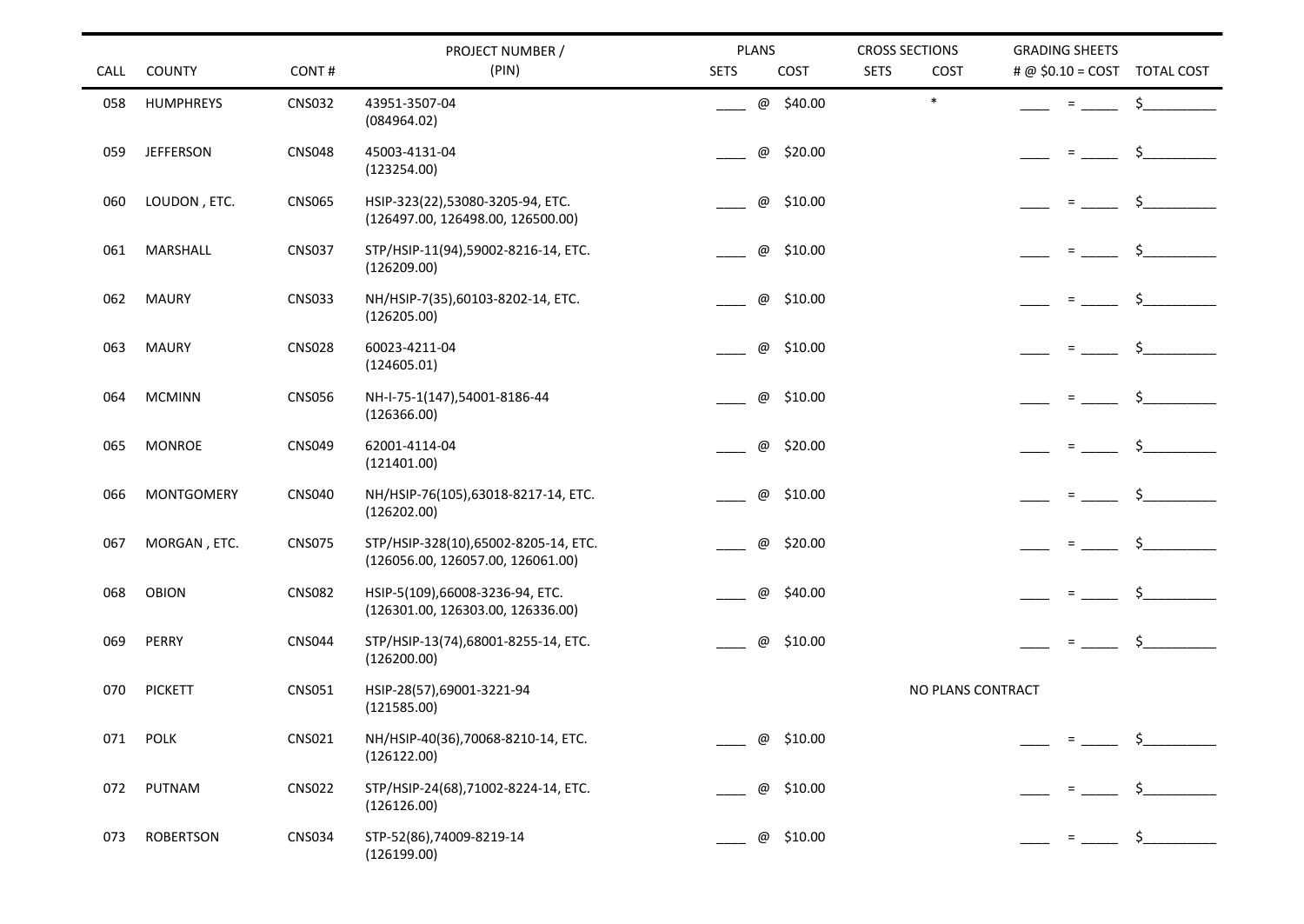| CALL | <b>COUNTY</b>     | CONT#         | PROJECT NUMBER /<br>(PIN)                                             | <b>PLANS</b><br><b>SETS</b> | COST                                 | <b>CROSS SECTIONS</b><br><b>SETS</b> | COST              | <b>GRADING SHEETS</b><br># @ \$0.10 = COST TOTAL COST |               |
|------|-------------------|---------------|-----------------------------------------------------------------------|-----------------------------|--------------------------------------|--------------------------------------|-------------------|-------------------------------------------------------|---------------|
| 074  | <b>RUTHERFORD</b> | <b>CNS058</b> | NH/HSIP-1(384),75002-3292-94, ETC.<br>(126206.00, 126248.00)          |                             | @ \$10.00                            |                                      |                   | $=$                                                   | $\frac{1}{2}$ |
| 075  | <b>RUTHERFORD</b> | <b>CNS050</b> | NH-I-24-1(120),75100-8113-44, ETC.<br>(126406.00)                     |                             | \$10.00<br>$^\copyright$             |                                      |                   | $=$                                                   | \$            |
| 076  | SCOTT             | <b>CNS064</b> | HSIP-29(104),76129-3204-94, ETC.<br>(126495.00)                       |                             | \$10.00<br>$^\copyright$             |                                      |                   | $=$                                                   | \$            |
| 077  | <b>SEVIER</b>     | CNS061        | NH/HSIP-35(70),78004-8236-14, ETC.<br>(126054.00, 126055.00)          |                             | $^\copyright$<br>\$10.00             |                                      |                   |                                                       | \$            |
| 078  | SHELBY            | <b>CNS074</b> | NH/HSIP-57(69),79028-8270-14, ETC.<br>(123946.00)                     |                             | $^\copyright$<br>\$10.00             |                                      |                   |                                                       | Ś.            |
| 079  | SHELBY            | <b>CNS085</b> | 79008-4153-04<br>(120437.00)                                          |                             | $^\copyright$<br>\$20.00             |                                      |                   | $=$                                                   | Ś.            |
| 080  | SHELBY            | <b>CNS084</b> | 79947-4219-04<br>(119742.00)                                          |                             | $^\copyright$<br>\$40.00             |                                      |                   |                                                       | \$.           |
| 081  | <b>SUMNER</b>     | <b>CNS035</b> | 83015-4211-04<br>(126204.00)                                          |                             | @<br>\$10.00                         |                                      |                   | $=$                                                   |               |
| 082  | <b>SUMNER</b>     | <b>CNS038</b> | 83027-4220-04<br>(126201.00)                                          |                             | \$10.00<br>$^\text{\textregistered}$ |                                      |                   | $=$                                                   | \$            |
| 083  | <b>VAN BUREN</b>  | <b>CNS008</b> | NHTSA-HE-30(67),97088-3202-04<br>(119854.00)                          |                             |                                      |                                      | NO PLANS CONTRACT |                                                       |               |
| 084  | <b>WASHINGTON</b> | <b>CNS059</b> | HSIP-107(25),90014-3221-94, ETC.<br>(120244.00, 121442.00, 121876.00) |                             |                                      |                                      | NO PLANS CONTRACT |                                                       |               |
| 085  | WAYNE             | <b>CNS057</b> | 91999-3603-04<br>(126599.00)                                          |                             |                                      |                                      | NO PLANS CONTRACT |                                                       |               |
| 086  | WILLIAMSON        | <b>CNS005</b> | R-PHSIP/HSIP-11(72),94007-3230-94<br>(120278.00)                      |                             | \$40.00<br>$\omega$                  |                                      | @ \$40.00         |                                                       |               |
| 087  | <b>WILSON</b>     | <b>CNS047</b> | 95014-4225-04<br>(126213.00)                                          |                             | \$10.00<br>$^\text{\textregistered}$ |                                      |                   |                                                       |               |